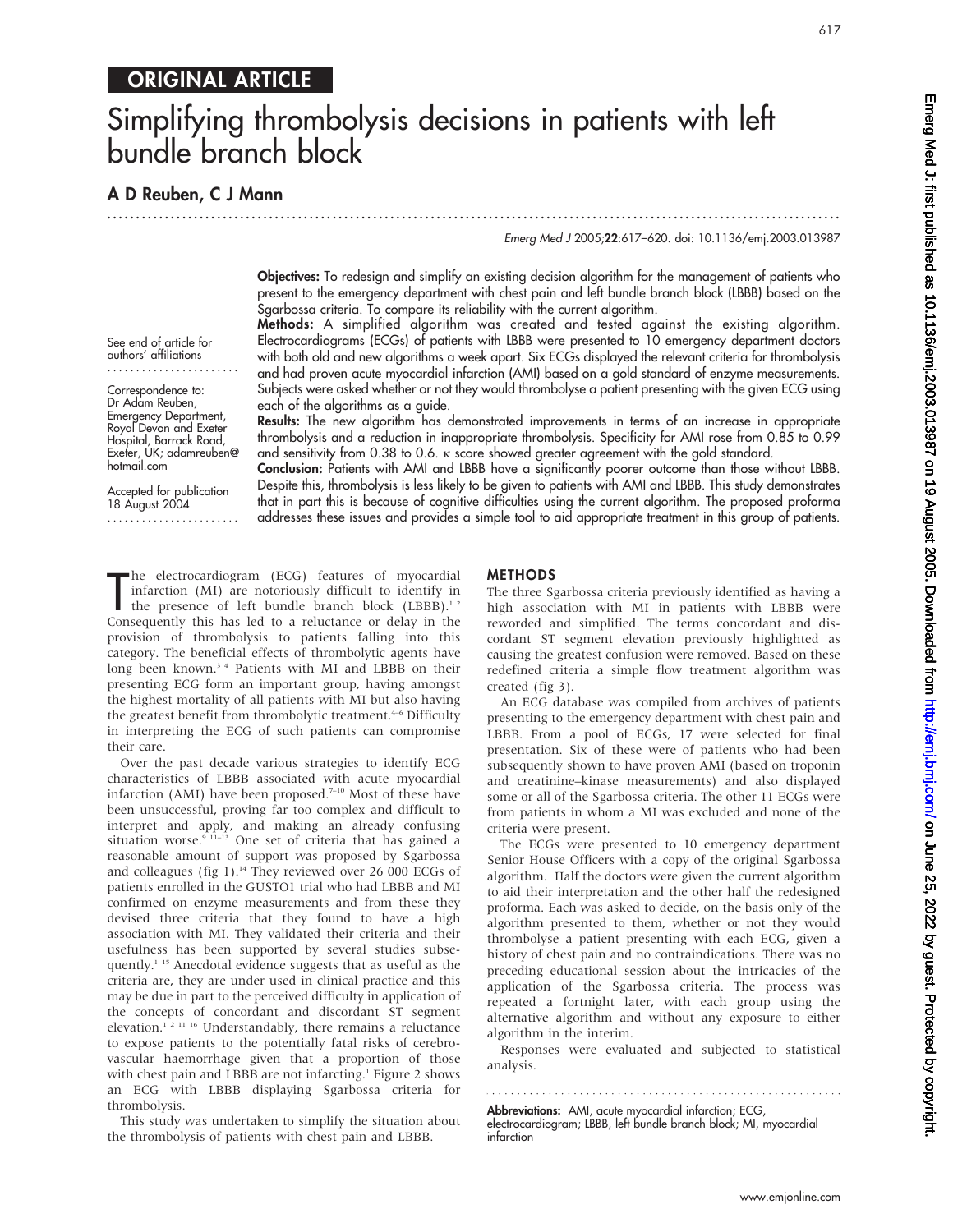

Figure 1 Original flow chart for the prediction of acute myocardial infarction in the presence of left bundle branch block (LBBB)

# RESULTS

Ten emergency department SHOs reviewed the 17 selected ECGs and the appropriate data were accumulated following the 2 week collection period. Table 1 shows the number of candidates correct in assessing each case as being an MI or not. The mean number of correct diagnoses with the old algorithm was 6.8 compared with 8.5 using the modified algorithm. Application of the Wilcoxon test reveals that the number of candidates getting a correct diagnosis—that is, correct use of thrombolysis—was significantly greater with the new algorithm ( $p = 0.006$ ).  $\kappa$  Coefficients demonstrated better levels of agreement with the gold standard using the new algorithm compared with the old algorithm (table 2). Table 3 shows the sensitivity and specificity (%) comparing each candidate's assessments with the gold standard for the 17 cases. Overall sensitivity increased from 38–60%, whereas specificity rose from 85–99%.

# **DISCUSSION**

The benefits of thrombolysis in patients with acute MI in the presence of LBBB are well documented.3 Patients with LBBB have amongst the highest mortality of all patients with MI and also have the greatest potential benefit from thrombolysis.4 Despite this, anecdotal evidence suggests that thrombolytic agents are still under used in patients with LBBB.<sup>17</sup> This may reflect a reluctance to administer potentially harmful agents to patients who may not be infarcting or may be because of difficulties arising from the interpretation of current criteria.<sup>18</sup>

The Sgarbossa criteria and algorithm were developed as a solution. For algorithms to be of value, it is essential that they are easily followed and simple to apply in a practical situation. Anecdotal evidence suggests that although the criteria do have a role to play in the evaluation of ECGs showing LBBB, they are both difficult to apply and to



Figure 2 Electrocardiogram demonstrating Sgarbossa criteria for thrombolysis—ST elevation >5 mm in leads V1, V2, V3, and ST elevation  $>1$  mm in leads V5, V6.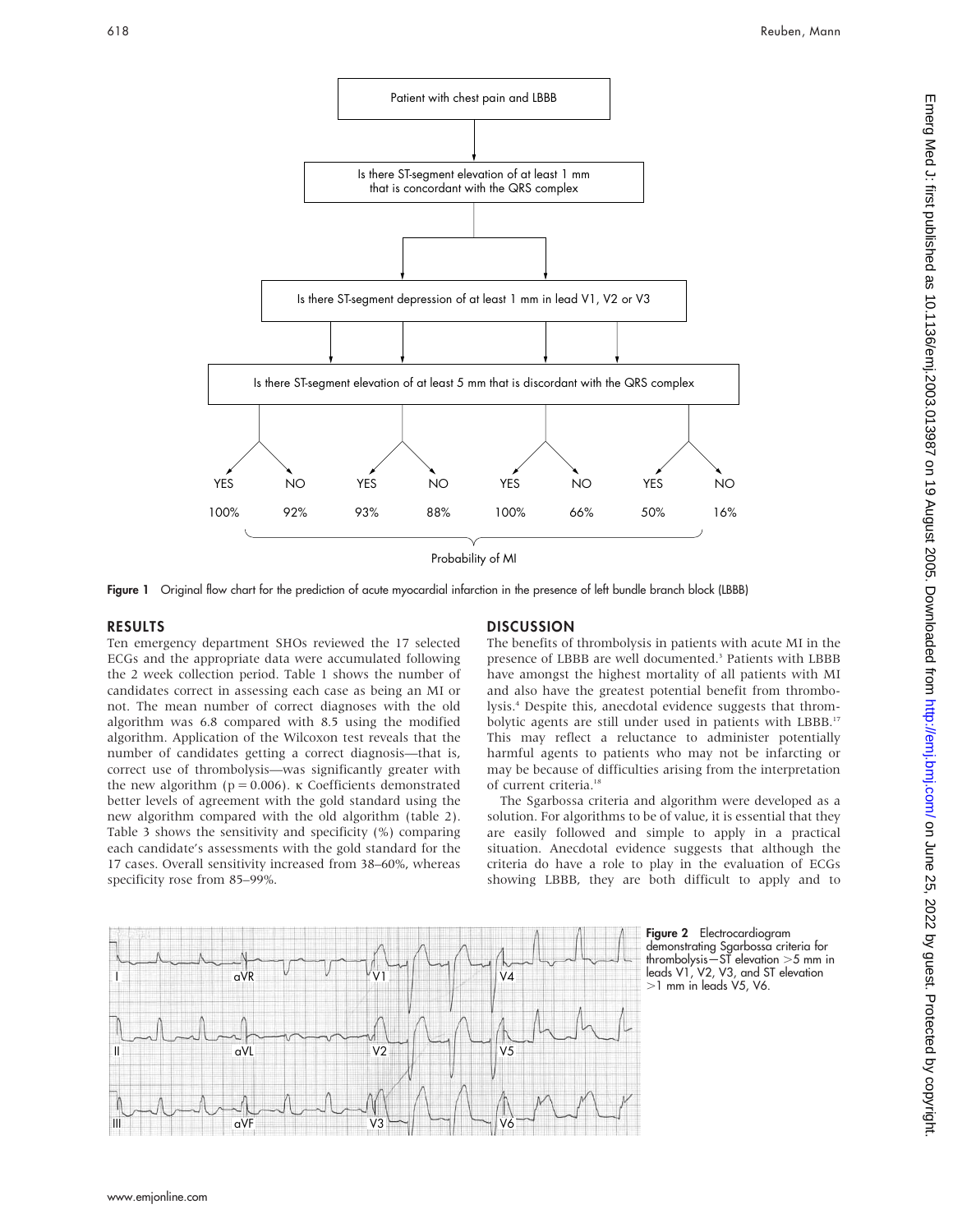

Figure 3 Revised flow chart for the management of patients with chest pain in the presence of left bundle branch block (LBBB)

interpret and are therefore underused. We endeavoured to create a new algorithm for the management of patients presenting with chest pain and LBBB, based upon the criteria described and validated by Sgarbossa, but one which would be easier to interpret and to apply and thus lead to a greater utilisation.

The original Sgarbossa algorithm incorporated a weighting system for their criteria so that each was associated with a different probability of MI.<sup>14</sup> This in part contributed to the complexity of the algorithm. Subsequent work has shown that the presence of any of the three predictive electrographic criteria had a high association with  $MI<sub>i</sub><sup>1</sup>$  therefore, we have given each of the criteria an equal weighting in our new algorithm and thus eliminated the complexities associated with differential weighting and increased the sensitivity of the algorithm. It is important to recognise that there are inherent limitations associated with the Sgarbossa criteria and these are reproduced in the new algorithm. In the absence of any of the three criteria, there remains a significant possibility of myocardial ischaemia. However, the aim of the redesigned algorithm is to facilitate easier application of the existing criteria and therefore improve the recognition and thrombolysis of patients displaying them.

| Case           | Old            | <b>New</b>     |  |
|----------------|----------------|----------------|--|
|                | 5              | 8              |  |
| $\overline{2}$ | 5              | 9              |  |
| 3              | $\overline{7}$ | 10             |  |
|                | 9              | 10             |  |
| $\frac{4}{5}$  | 3              | 9              |  |
|                | 10             | 10             |  |
| $\frac{6}{7}$  | 8              | 8              |  |
| $\frac{8}{9}$  | 9              | 10             |  |
|                | 9              | 10             |  |
| 10             | 10             | 10             |  |
| 11             | 9              | 10             |  |
| 12             | 4              | $\overline{7}$ |  |
| 13             | 9              | 10             |  |
| 14             |                | 3              |  |
| 15             | 9              | 10             |  |
| 16             |                | 10             |  |
| 17             | $\overline{2}$ |                |  |
| Mean           | 6.8            | 8.5            |  |
| Median         | 8              | 10             |  |

We have demonstrated, using our new algorithm, a higher rate of correct application of the Sgarbossa criteria, which in practical terms would correspond to a higher rate of thrombolysis in patients with LBBB. We have further demonstrated that the new algorithm has higher sensitivity and specificity for detecting acute MI in our sample. The  $\kappa$ scores demonstrate a good level of interobserver agreement with the gold standard.

It is likely that this will remain a controversial area. The ''thrombolyse all'' and ''thrombolyse some'' approaches both have strong advocates.<sup>1 11 14 16 18-20</sup> Shlipak and colleagues

**Table 2**  $\kappa$  Coefficients (p values) for comparing each candidate's assessments with gold standard for the 17 cases

| Candidate Old |                | <b>New</b>               |  |
|---------------|----------------|--------------------------|--|
|               | 0.39(0.04)     | $0.87$ (< $0.001$ )      |  |
| 2             | $-0.12$ (0.58) | 0.56(0.01)               |  |
| 3             | 0.0(1.0)       | $0.72$ (0.002)           |  |
| 4             | 0.48(0.05)     | 0.56(0.01)<br>0.56(0.01) |  |
| 5             | 0.39(0.04)     |                          |  |
| 6             | 0.44(0.06)     | 0.56(0.01)               |  |
| 7             | 0.06(0.79)     | 0.44(0.06)               |  |
| 8             | 0.16(0.48)     | 0.72(0.002)              |  |
| 9             | 0.27(0.21)     | 0.72 (0.002)             |  |
| 10            | 0.44(0.06)     | $0.72$ (0.002)           |  |

|          | <b>Table 3</b> Sensitivity and specificity (%) for comparing |
|----------|--------------------------------------------------------------|
|          | each candidate's assessments with gold standard for the      |
| 17 cases |                                                              |

|                | Old                |                    | <b>New</b>         |                    |
|----------------|--------------------|--------------------|--------------------|--------------------|
| Candidate      | <b>Sensitivity</b> | <b>Specificity</b> | <b>Sensitivity</b> | <b>Specificity</b> |
|                | 33                 | 100                | 83                 | 100                |
| $\overline{2}$ | 50                 | 36                 | 50                 | 100                |
| 3              | $\Omega$           | 100                | 67                 | 100                |
| 4              | 67                 | 82                 | 50                 | 100                |
| 5              | 33                 | 100                | 50                 | 100                |
| 6              | 50                 | 91                 | 50                 | 100                |
| $\overline{7}$ | 33                 | 73                 | 50                 | 91                 |
| 8              | 33                 | 82                 | 67                 | 100                |
| 9              | 33                 | 91                 | 67                 | 100                |
| 10             | 50                 | 91                 | 67                 | 100                |
| Mean           | 38                 | 85                 | 60                 | 99                 |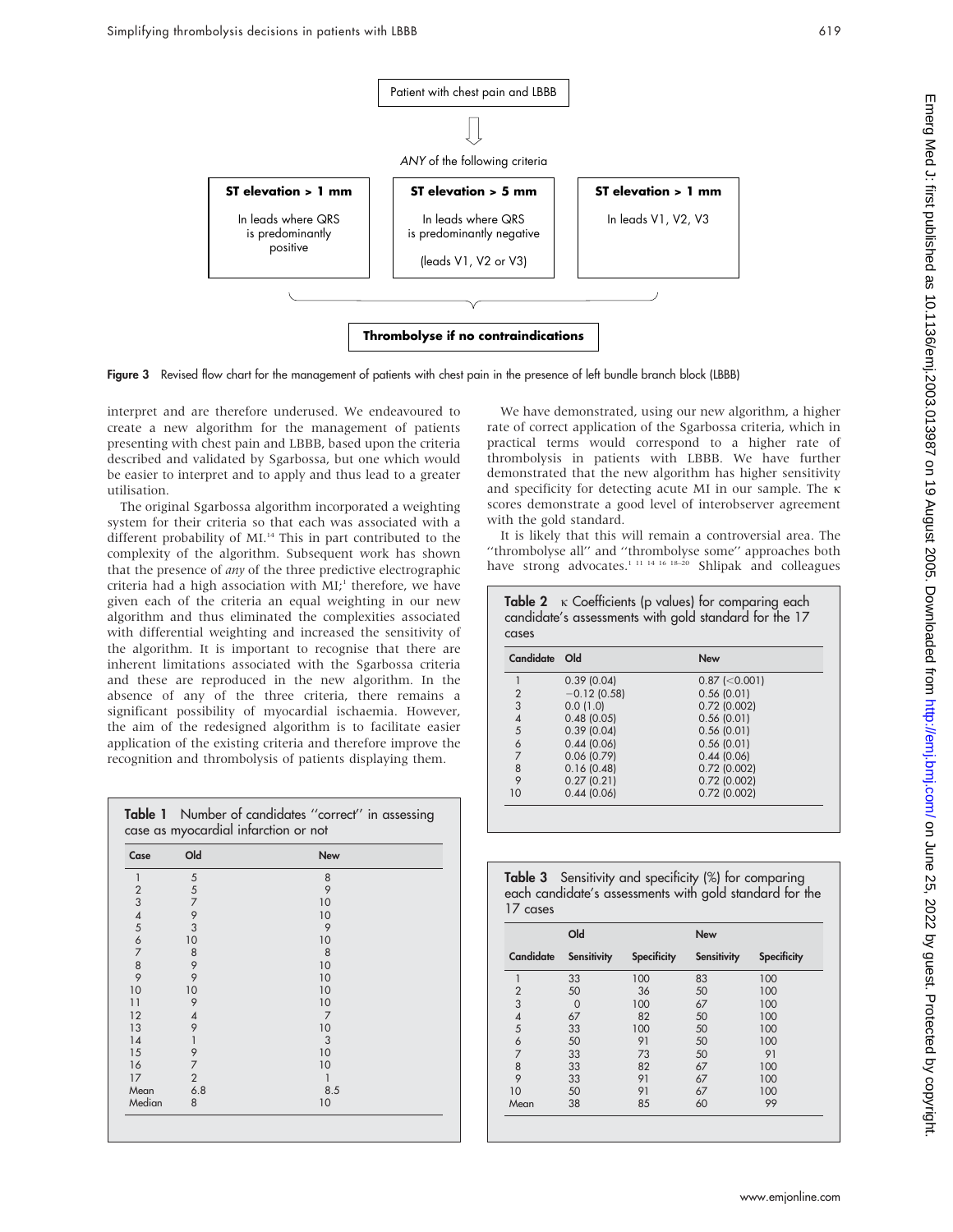carried out a decision analysis using a retrospective cohort study to which a decision-based analysis was applied.<sup>11</sup> They calculated that among 1000 patients with LBBB and chest pain, more would survive without major haemorrhage if all received thrombolysis than if the Sgarbossa ECG algorithm was used as a screening test. They concluded that the ECG is a poor predictor of MI in patients with LBBB and acute cardiopulmonary symptoms and therefore acute thrombolytic treatment should be considered for all patients with LBBB who have symptoms consistent with MI. The low sensitivity of the ECG criteria may be explained by idiosyncratic characteristics of the studied population and the benefits of thrombolysis may have been amplified by assumptions in the decision analysis. However, this is still the course of action currently recommended by the American Cardiac Congress and the American Heart Association.<sup>19</sup>

Li et al carried out a retrospective cohort study in an attempt to validate the Sgarbossa criteria.<sup>2</sup> They reviewed the ECGs of 190 patients who had presented with chest pain and LBBB on the initial ECG. Twenty five patients (13%) had MI confirmed based on CK-MB measurement. Although they found the criteria to be very specific for MI (93–100%), their sensitivities for detection were low (0–16%) giving a poor negative likelihood ratio. They concluded from this study that the criteria cannot be used to exclude MI in patients with LBBB. However, the authors recognised that although the criteria were unsuitable for exclusion of MI, their high specificity meant that when they are present there was a very high association with MI and thus a good case is presented for thrombolytic treatment in the absence of contraindications.

Clearly the situation remains complex. A ''thrombolysis for all'' approach is difficult to justify considering the potentially large proportion of infarct-free patients.<sup>1</sup> Until we have the facilities for primary angioplasty for all patients with suspected acute infarction, difficult decisions about the thrombolysis of patients with LBBB will undoubtedly have to be taken. Until such a time, we must rely upon the resources currently available to us, and thrombolysis of those patients who are deemed to be at highest risk of infarction on the basis of a good history and examination findings would seem sensible and in keeping with current practice in many departments.<sup>21</sup>

Low sensitivities mean that the Sgarbossa criteria are of little value as a ''rule out'' tool for AMI as they are all too often absent in the presence of infarction.<sup>2 21</sup> This does not mean that they do not have a role to play in the diagnostic process. The criteria are highly specific and can be reliably used as a confirmatory test to "rule in" AMI in patients with LBBB.<sup>2 20</sup> Although not the ideal solution to the problem of the management of patients who present with chest pain and LBBB, the Sgarbossa criteria ensure that at least some of the patients with AMI will receive thrombolysis. The results of our limited study suggest that the new algorithm improves the application of the Sgarbossa criteria and could thus lead to the safe, appropriate, thrombolysis of more patients. More work on a larger scale will be needed to confirm this benefit.

#### Authors' affiliations .....................

A D Reuben, A&E, Musgrove Park Hospital, Taunton, Exeter, UK C J Mann, A&E, Taunton & Somerset Hospital, Parkfield Drive, Taunton,

UK

Competing interests: none declared

### **REFERENCES**

- 1 Edhouse JA, Sakr M, Angus J, et al. Suspected myocardial infarction and left bundle branch block: electrographic indicators of acute ischaemia. J Accid Emerg Med 1999;16:331–5.
- 2 Li SF, Walden PL, Marcilla O, et al. Electrocardiographic diagnosis of myocardial infarction in patients with left bundle branch block. Ann Emerg Med 2000;36:561-5.
- 3 ISIS-2 Collaborative Group. Randomised controlled trial of intravenous streptokinase, oral aspirin, both, or neither among 17,187 cases of acute myocardial infarction: ISIS-2. Lancet 1988;2:349–60.
- 4 Fibrinolytic Therapy Trialists' (FTT) Collaborative Group. Indications for fibrinolytic therapy in suspected acute myocardial infarction: collaborative overview of early mortality and major morbidity results from all randomised trials with more than 1000 patients. Lancet 1994;343:311–22.
- 5 Newby KH, Pisano E, Krukoff MW, et al. Incidence and clinical relevance of the occurrence of bundle-branch block in patients treated with thrombolytic therapy. Circulation 1996;94:2424-8.
- 6 Hindman MC, Wagner GS, Jaro M, et al. The clinical significance of bundle branch block complicating acute myocardial infarction. Circulation 1978;58:679–88.
- 7 Besoain-Santander M, Gomez-Ebensperguer G. Electrocardiographic diagnosis of myocardial infarction in cases of complete left bundle branch block. Am Heart J 1960;60:886-97.
- 8 Weiner R, Makam S, Gooch AS. Identification of myocardial infarction in the presence of left bundle branch block: correlation of electrocardiography, vectorcardiography and angiography. *J Am Osteopath Assoc*<br>1983;**83**:119–24.
- 9 Wackers FJ. The diagnosis of myocardial infarction in the presence of left bundle branch block. Cardiol Clin 1987;5:393–401.
- 10 Hands ME, Cook EF, Stone PH. Electrocardiographic diagnosis of complete myocardial infarction in the presence of left bundle branch block. Am Heart J 1988;116:23–31.
- 11 Shlipak MG, Lyons WL, Go AS, et al. Should the electrocardiogram be used to guide therapy for patients with left bundle branch block and suspected myocardial infarction? JAMA 1999;281:714–19.
- 12 Wackers FJ. Complete left bundle branch block: is the diagnosis of myocardial infarction possible? Int J Cardiol 1983;2:521–9.
- 13 Pryor R. Recognition of myocardial infarction in the presence of bundle branch block. Cardiovasc Clin 1974;6:255–71.
- 14 Sgarbossa EB, Pinski SL, Barbagelata A, et al. Electrocardiographic diagnosis of evolving myocardial infarction in the presence of left bundle branch block. N Engl J Med 1996;334:481–7.
- 15 Madias JE, Sinha A, Ashtlani R, et al. A critique of the new ST-segment criteria for the diagnosis of acute myocardial infarction in patients with left bundle branch block. Clin Cardiol 2001;24:652–5.
- 16 Gallagher JE. Editorial: Which patients with suspected myocardial ischaemia and left bundle branch block should receive thrombolytic agents? Ann Emerg Med 2001;37:439–44.
- 17 Barron HV, Bowlby LJ, Breen T, et al. Use of reperfusion therapy for acute myocardial infarction in the United States. Data from the national registry of myocardial infarction 2. Circulation 1992;97:1150–6.
- 18 Maggioni AP, Franzosi MP, Santoro E, et al. The risk of stroke in patients with acute myocardial infarction after thrombolytic and antithrombotic treatment. N Engl J Med 1992;327:1–6.
- 19 Ryan TJ, Antman EM, Brooks NH, et al. ACC/AHA guidelines for the management of patients with acute myocardial infarction: 199 update. Available at: http://www.acc.org/clinical/topic/topic.htm and http:// www.americanheart.org (last accessed 29 June 05).
- 20 Kontos MC, McQueen RH, Jesse RL, et al. Can myocardial infarction be rapidly identified in emergency department patients who have left bundle branch block? Ann Emerg Med 2001;37:431–8.
- 21 Wellens HJ. Acute myocardial infarction and left bundle branch block—can we lift the veil? N Engl J Med 1996;334:528-9.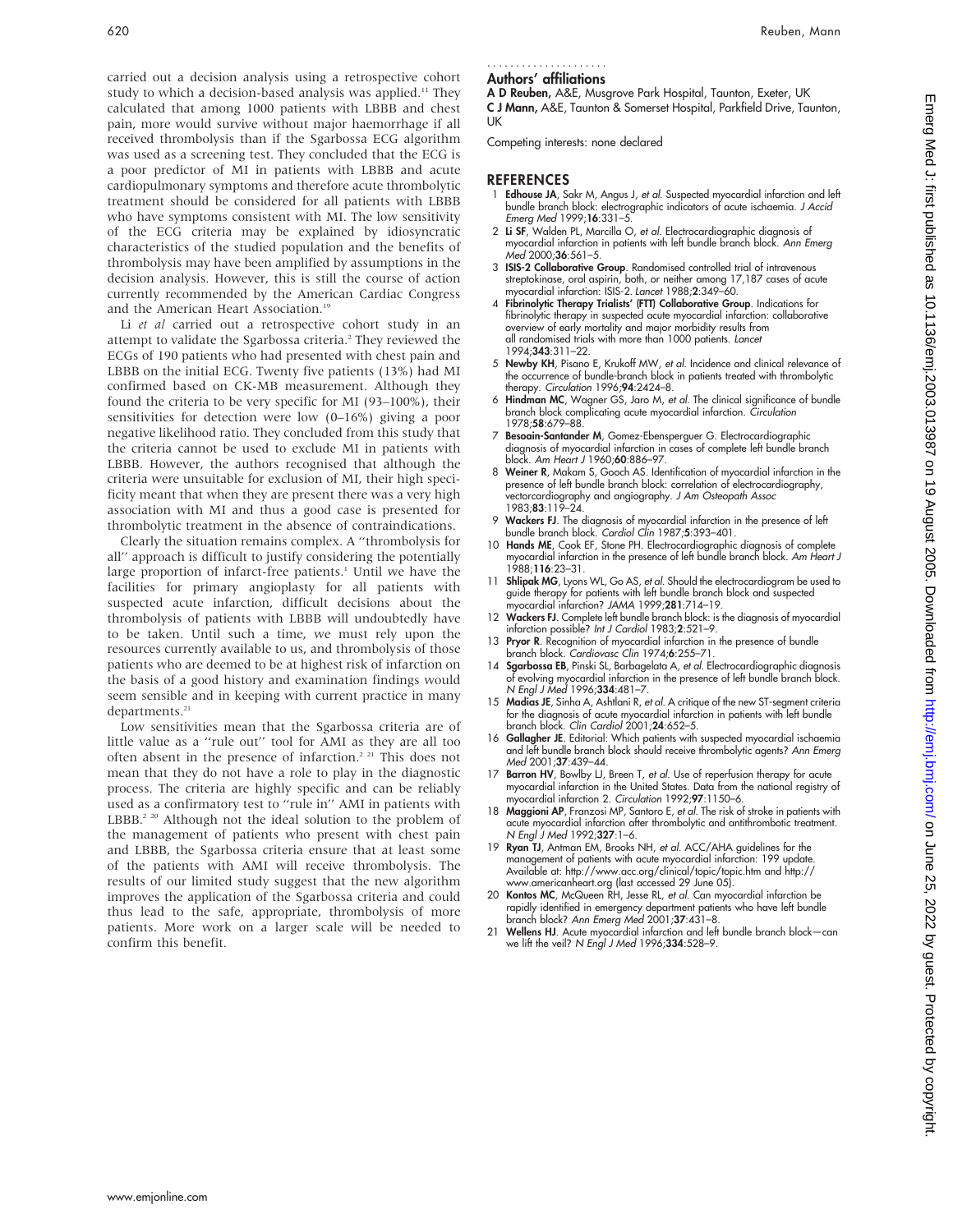# PostScript ..............................................................................................

# **CORRECTIONS**

# doi: 10.1136/emj.2003.13607corr1

n the Emergency casebook titled, Delayed<br>presentation of internal mammary artery<br>rupture after blunt chest trauma: charac-<br>traitie CT and plan x ray findings (Emra) n the Emergency casebook titled, Delayed presentation of internal mammary artery teristic CT and plan x ray findings (Emerg Med J 2005;22:664-5), the author affiliations were incorrect. The correct affiliations are as follows:

S P Chung, I S Yoo, S W Kim Department of Emergency Medicine, Chungnam National University Hospital, Daejeon, Republic of Korea

O Y Kwon Department of Anatomy, College of Medicine, Chungnam National University, Daejeon, Republic of Korea

C J Song Department of Radiology, Chungnam University Hospital, Daejon, Republic of Korea

I B Kim Department of Emergency Medicine, Kwandong University College of Medicine, Myongji Hospital, Kyunggi-do, Republic of Korea

### doi: 10.1136/emj.2003.12914corr1

In the letter titled, Difficult adherent nail<br>local dressings: An escape route (*Emerg Med*<br>*J* 2005;**22**:312), the lead authors name is n the letter titled, Difficult adherent nail bed dressings: An escape route (Emerg Med

incorrectly cited as M S Ul Hassan. The correct citation is M S U Hassan. The journal apologises for this error.

### doi: 10.1136/emj.2003.13987corr1

**A** n error has occurred in figure 3 of the paper titled, Simplifying thrombolysis<br>brench block (*Ewers Med 1,2005:32:617.20*) paper titled, Simplifying thrombolysis branch block (Emerg Med J 2005;22:617-20). The third box from the left should read ST depression  $>1$ mm instead of ST elevation  $>$ 1mm. Please see correct figure 3 below.



Probability of MI